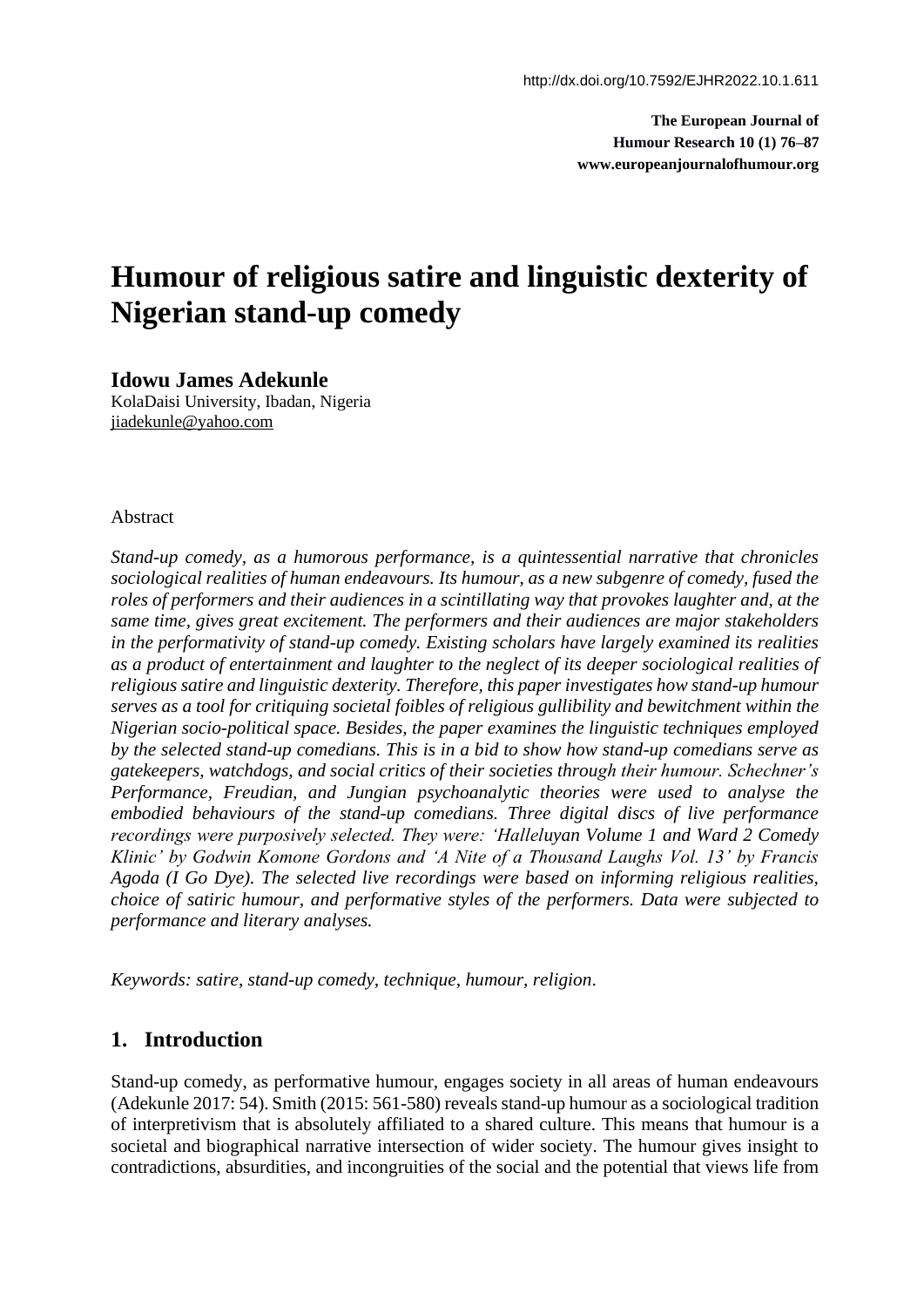different perspectives. Koziski (1984: 57) avers that stand-up humour is culturally bound. It is a verbal act that is closed to the everyday reality of the given society. For instance, American stand-up comedians, like Bill Cosby, George Carlin, Dick Gregory, Hal Holbrook, Steve Martin, Bob Newhart, Richard Pryor, Flip Wilson, and Lily Tomlin, and a host of others, predicate the comedies around circumstantial issues that surround American society. To Patron (1988: 206- 233), stand-up humour is a powerful tool of social order that purges society from her foibles and, at the same time, gives a healthy sensibility to its target audience. Its humour is concerned with man's relation to society and deals with experience considered rather suitable than questionable (Dasylva 2005: 57). Its humorous performance shows its utilitarian functions in several ways (Adekunle 2014: 37). Its total act, as well as the context or environment involved in its delivery, is greatly considered (Ojaide 2013: 23; Okpewho 1990: 16). Adejumo (2008) says: "comedy is a means in which certain social misdemeanours are corrected through various satiric modes of humour." This means that stand-up humour is a product of social jokes that is largely informed by the sociological realities that surround it. This is why Tafoya (2009: 12) defines stand-up comedy humour as an art form that is undoubtedly a sophisticated kind of language play that cannot but reveal a culture's fears, values, hopes and, people's sins in distinctly literary terms as a zeitgeist.

In the same vein, Michael (2013: 129-153) uses his stand-up humour to showcase American social life of the world view of Muslims and what Islam stands for. The comedian uses humour to champion the cause of Muslim faithful in America. Also, Thonnart (2016: 1) examines how stand-up humour edifies the American Muslim community and elevates their core religionists to a determined ideal of Islam. Also, Adetunji (2013: 1) observes pragmatic strategies used by Nigerian stand-up comedians to involve their audience in the creation of the interactional context of humour. To Adekunle (2020: 9), stand-up humour is a contemporary live theatre that revolves round sociological realities. Tafoya (2009: 12) defines stand-up comedy as an art form that is undoubtedly a sophisticated kind of language play that cannot but reveal a culture's fears, values, hopes and, people's sins in distinctly literary terms as a zeitgeist. He sees stand-up comedy as a form of literature that usually codifies experience, defamiliarises the world, informs and reveals zeitgeist. He also sees it as an art form that plays with language, engenders wonder, and at the same time invites the readers to find out multiple layers of interpretation to its subject as other literary works do (Tafoya 2009: 13, 35-39).

According to Okwechime & Aikoriogie (2013: 32), most times when comedians perform their societal humour, we laugh. We do not laugh because what they say is funny. We laugh because we find it funny after we have reconciled their inputs with our experiential knowledge. Also, Grunner (1978: 1) believes in the potential power of humour that without laughter everyday living will become drab and lifeless, and, at the same time, life will become difficult for all humans. Oring (2003: X) stresses that stand-up humour has a significant cultural therapeutic power that is universally used to ease out bottled emotions that conditioned humanity. Norrick (2003: 1344), explains that laughter, a product of humour, is used to ratify and evaluate the degree of the success of a performance. Also, Mintz (1985: 71) examines that stand-up humour is arguably the oldest, most universal, basic, and deeply significant form of humorous expression. In extension, Mintz critically views stand-up as the purest public comic communication and most interesting of all manifestations of humour in popular culture. To Harbidge (2011: 128), stand-up humour is a live performance that explores the comedianaudience relationship, and intra-audience communication dynamism through a pleasurable medium that would appropriately gratify to a point of laughter. Double (2009: 19) views standup comedic orature, spontaneity of thoughts, improvisational skills, and flexibility of response of the comedian-audience, as a product of professional skill, and intuitive ability of the individual performers gives credence to its art. His observational opinion of risk-taking is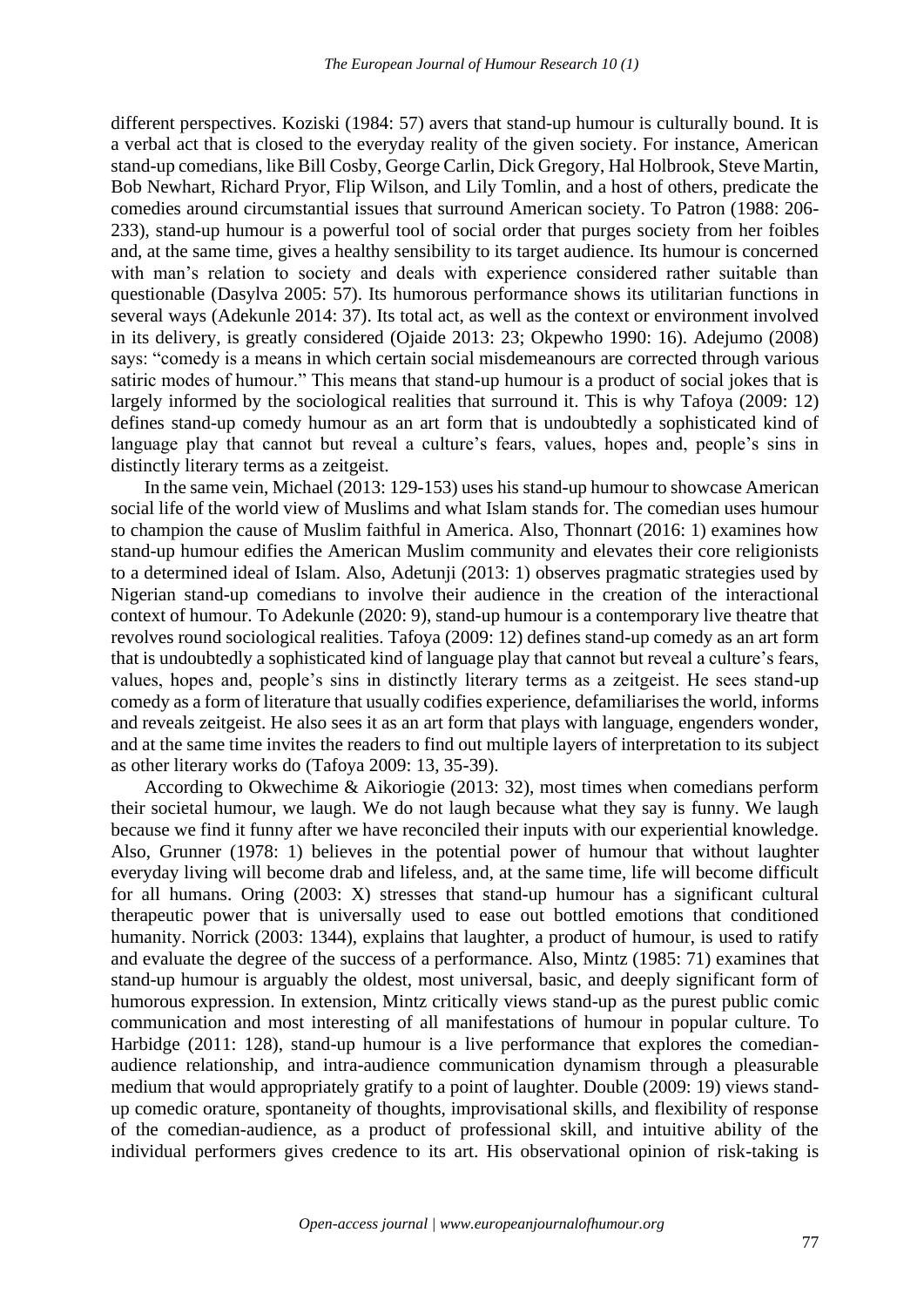referred to as the conscious effect, and the time management employed by the comedians, in their actual performances.

Besides, it is a product of a fast globalizing world where there is a profusion of inter-cultural encounters (Nwankwo 2014: 1). Schwarz (2010: 18) views stand-up humour as racial activities and cultural assertions of the Black Americans. He reveals it as a medium of expression and a way in which black people reveal their cultural identities. This is why Bamidele (2003: 30) affirms that the performer, as an artist, sees his role as a weapon to advocate for changes in society. He thinks that he is an extra sensitive creature who can mediate for us and be our saviour in the prevailing misery that plagues us. Schröter (2004: 44) observes that comedy, stand-up comedy inclusive, is consisted of public humiliation of the king, songs of hatred, and a ritual threatening of the king who had to flee into a sacred enclosure. Filani (2015: 73-97) conceptualizes that stand-up humour is an activity type that is structured in line with a given society or a target audience.

In conclusion, scholars above have largely examined humour as a product of entertainment and laughter to the neglect of its deeper sociological realities of religious satire and linguistic dexterity. Therefore, this paper investigates how stand-up humour serves as a tool for critiquing societal foibles of religious gullibility and class struggles within the Nigerian socio-political space. Besides, the paper examines the linguistic techniques employed by the selected stand-up comedians.

### **2. Historical background of stand-up comedy in Nigeria**

In Nigeria, stand-up comedy is a business that has blossomed into what we known be the most popular entertainment enterprise after Nollywood. It becomes a massive industry worthy of global attention even among academic purists and eggheads (Mbah 2013: 50). Stand-up comedy in Nigeria is traceable to its founding father, Alleluia Atunyota Aporobomeeriere, whose nickname is Ali Baba. He started his comical career when he was an undergraduate at Bendel State University, Ekpoma, and now Ambrose Ali University in Edo State, Nigeria. Ali Baba had trained several upcoming stand-up comedians whose names have gained global recognition. A few names of such comedians are AY, Basketmouth, Gordons, I Go Dye, Julius Agwu, Bovi, Aboki, I Go Save, Helen Paul, Akpororo, Gbenga Adeyinka, MC Aproko, Seyelaw, Mr. Macaroni, Teju Babaface, Emmanuella, Lepacious Bose, Chiqul, Maleka, and many others.

Stand-up comedy shows in Nigeria came into the limelight when Opa Williams, a movie producer, delved into the production of comedy shows in the mid-1990s (Adekunle 2017; Filani 2017). Nigerian stand-up comedy is largely influenced by the Western performative styles, that is, American and European stand-up comedies. The language of Nigerian Stand-up comedy is Pidgin. Nigerian Pidgin is a mixture of different local languages with the English language. It is a language that is understood by all and sundry in Nigeria. Pidgin is often spoken by uneducated or half-educated Nigerians.

The shows are always staged in different cities in Nigeria, especially during Christmas and Easter seasons in stadiums, churches, and nightclubs (Adetunji 2013). The performance takes 10 to 15 minutes to perform by each comedian. Its digital discs of live performance recordings are produced by Opara Williams in video compact formats entitled "Night of a Thousand Laughs" (NTL). Nigerian stand-up is a sociological reality of the Nigerian state.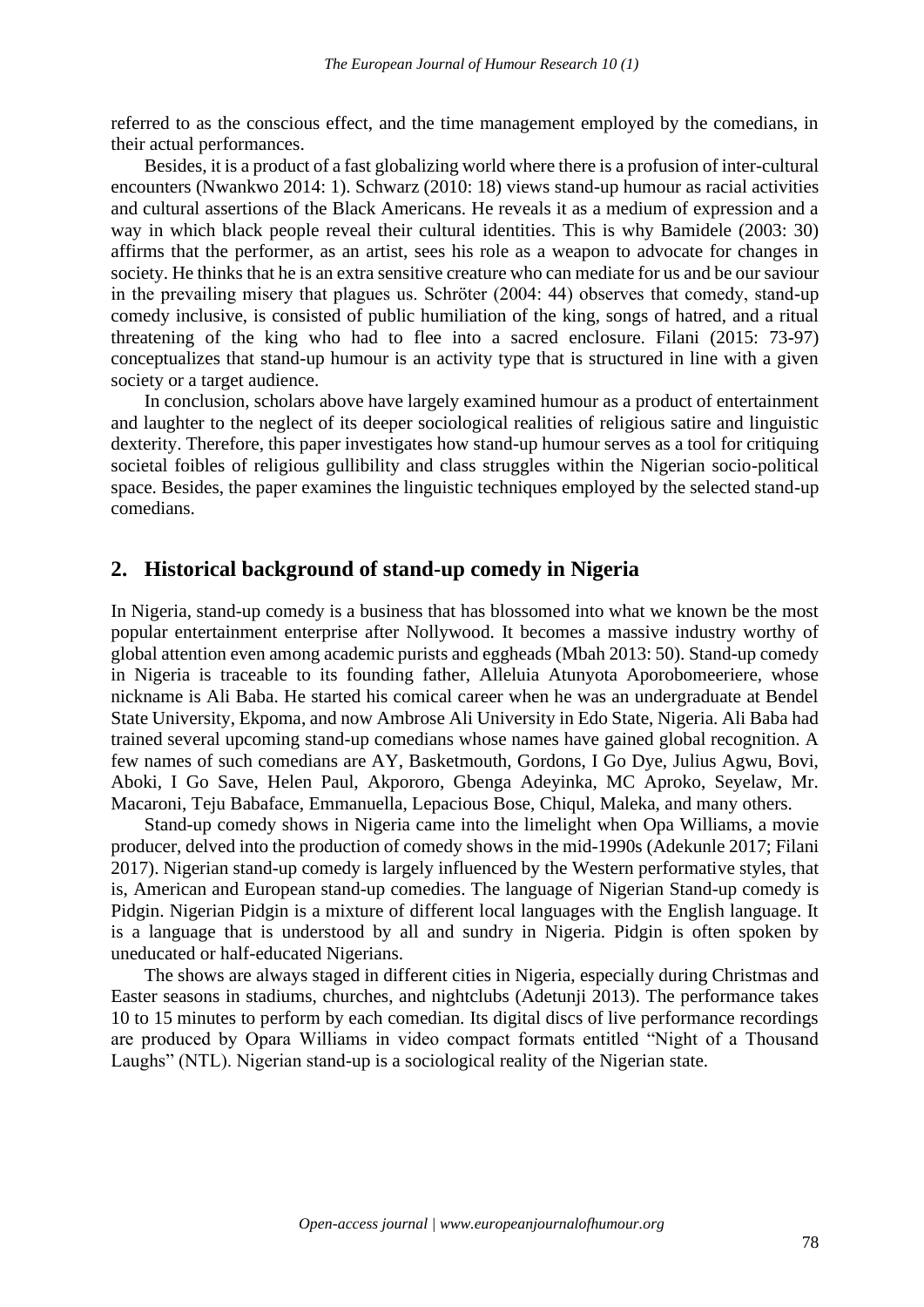## **3. Theoretical framework**

Schechner's Performance Theory and aspects of the Freudian and Jungian psychoanalytic theories were used to analyse the embodied behaviours of the stand-up performers and the rationale behind their phenomenal popularity with their audiences.

## **3.1. Psychoanalytic Theory**

Psychoanalytic theory has succeeded in creating a concept and a pragmatic framework that explores human experience and builds a body of knowledge that gives a deep insight into human behaviour, society, and nature in the state of projection, introjection, displacement, eruption, repression, sublimation and condensation that explains the personal conscious and collective unconscious of individuals in a society which may be archetypes, icons, themes, images and narrative patterns of a society or individuals' experiences (Tyson 1999). Psychoanalysis history begins in childhood experiences in the family and each template of adolescent and adult behaviour is directly linked to one's early experience (Tyson 1999). Everyone is a product of the role that is given to him or her in the family complex.

## *3.1.1. Sigmund Freud's Psychoanalytic Theory*

Sigmund Freud's theory is relevant to this research work because it helps to interpret the mental and emotional status of both the performers and their audience to bring the unconscious into conscious awareness through their performances. Besides, the theory helps to explain the therapeutic techniques employed by the stand-up comedians to provoke laughter, at the same time, bring succour and mirth to their audience.

## *3.1.2. Carl Jung's Psychoanalytic Theory*

Carl Jung in his analytical psychology sees the individuals' experiences as the existence of a collective unconscious, that is, racial memory inherited by all members of the human family and connecting modern humans with their primitive roots (Tyson 1999: 27). The collective unconscious is manifested in the recurrence of certain images, stories, residual of unlimited experiences of the same types. For him to distance his psychoanalytical theory from Freudian psychoanalysis, he uses the terms introvert and extrovert to classify people. Introverts rely principally on themselves, while extroverts look for the companionship of other individuals for personal fulfilment.

The relevance of the application of Carl Jung's theory in this research work is that it helps to show that individuals' experiences of both performers and their audience are a product of collective unconscious of racial memory inherited by all members of the human family. The theory helps to reveal that both the stand-up comedians and their audience's behaviours are informed by their societal cultural experiences. These experiences of both performers and their audience are stand-up comedy materials that are brought into play on stage. Besides, the theory also helps to show that stand-up comedy is a form of therapeutic performance in which both performers and their audience release their bottled-up tension.

## **3.2. Richard Schechner's Performance Theory**

Schechner's performance theory deals with all human endeavours and activities in consonance with every societal rule and regulation of any given race. It is a reflection and refraction of human activities that take place in everyday realities. Such are ceremonial activities, ritual performances, hunting of animals, theatrical shows, cinematic orchestrations, dramas and, other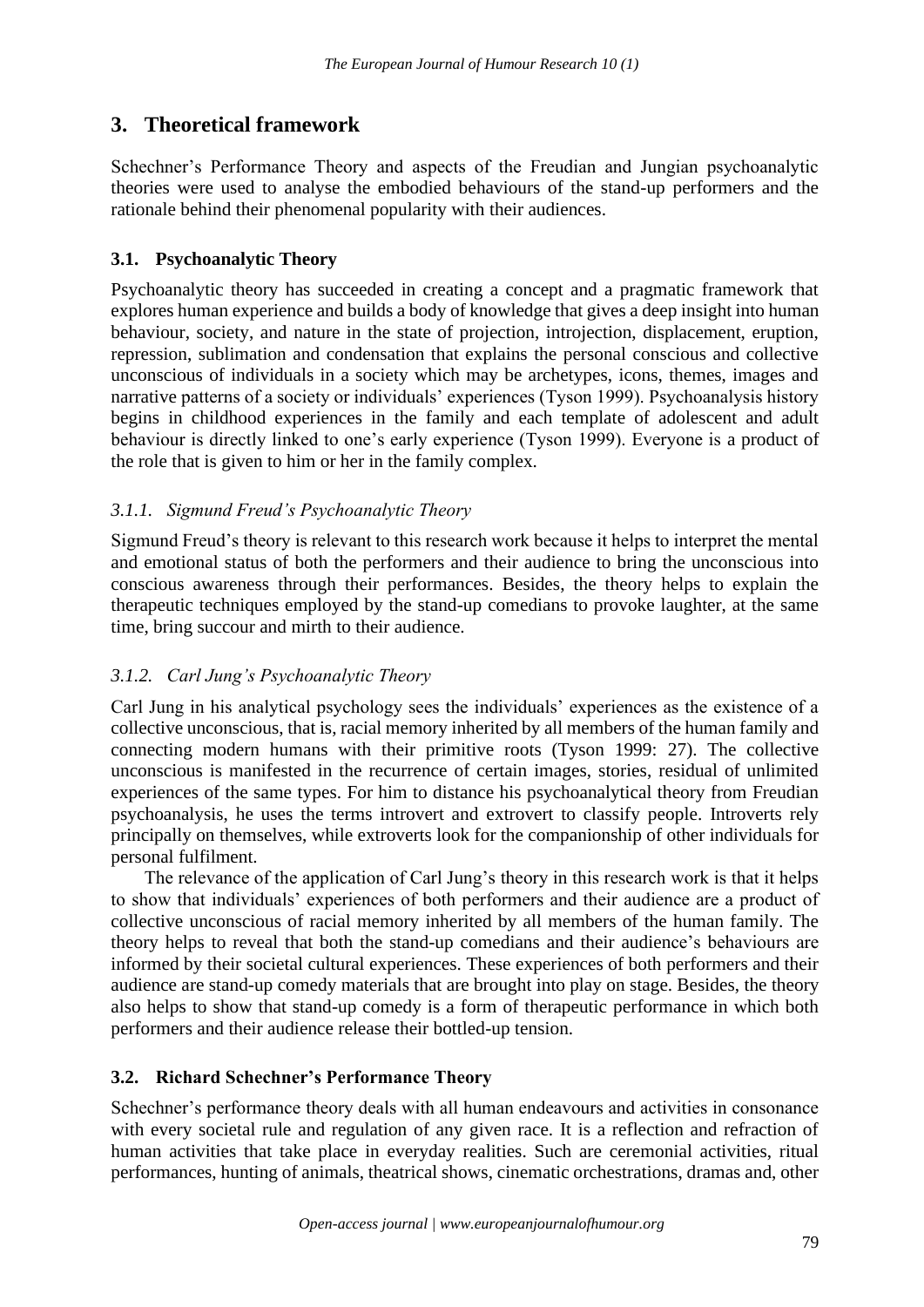endeavours, like games, sports, plays, scripts, dances, and music. According to Schechner, "performance is an inclusive term" (Schechner 1994: xiv). Historical events, artistic performances, and speculative ideas are performative. These are deep structures that include preparations for performances via training, workshop, rehearsals, preparations, and spectators' satisfactions and what goes on after a performance as systems of social and aesthetic life of every society (Schechner 1994: xiv-xv).

In this research, Schechner's Performance Theory helps to reveal the pyramid of actions that provokes laughter from the audience. It considers more "truthful" more "real" than ordinary experience. Theatrical music, songs, costuming, impersonation, dialogue, spectacle, and other paralinguistic ceremonial activities are dramatic elements that invoke laughter from the audience.

## **4. Methodology**

Three digital discs of live performance recordings were purposively selected. They were: *Halleluyan Volume 1 and Ward 2 Comedy Klinic* by Godwin Komone Gordons and *A Nite of a Thousand Laughs Vol. 13* by Francis Agoda (I Go Dye). The selected live recordings were based on their themes, the informing religious realities, choice of satiric humour, and performative styles of the performers. The selected stand-up comedians have unique style and express themselves in an exciting way that appeals to their audience's emotions on stage. The comedians are Godwin Komone (Gordons) and Francis Agoda (I Go Dye). Their performances were presented through the use of symbolism, caricature, subtle irony and humour. Data were subjected to performance, and literary analyses.

## **5. Phonological dexterity of Nigerian religious satire**

Gordons' stand-up humour is intellectually inclined and full of rational sensibility. It is characterised by episodic form and plot structure. Its linguistic humour is hypertextual. Its use of conceit usually reveals the shocking "truth" of an unusual logic that when it is proven further, is found to be intelligible, giving respite possible pleasure that evokes a ripple of laughter and excitement. Gordons' humour is largely in form of a chain of specious rationalisation that is ordered chronologically, titillating and vastly torchy. His linguistic texture is a mixture of English language and colloquialism. Gordons speaks:

#### Performer:

Ladies and gentlemen like my friend will say no matter how you look there is a scripture for you, Halleluyah! If you get *big mouth*, you read the book of Mathew or Philip. If you get *big eye*, you read Isaiah. For Segun Arinze na Isaac. If you like trekking, try Genesis. If you like to drink Ogogoro, try the book of Ruth. If you like s*ardine*, read the book of Titus. If you get mental problem, the book of Colossians and your life will never remain the same. Halleluya!

(Appendix NG1.a)

Gordons' comic performance draws its imagery from intensely rooted scriptural materials. The use of some grammatical expressions, in the above text, serves as a comic element that creates a sharp contrast between the illustrative analyses to create a humorous effect. "Big mouth" is compared with the book of Mathew to create a rhythmic sound of  $/$ mau $\theta/$  and  $/$ mau $\theta$ u/ for comic pleasure and laughter. /ai/ sound is compared in "eye," "Isaiah" and Isaac". "Trekking" is compared with Genesis where Abraham, Isaac, Jacob, and the children of Israelites moved from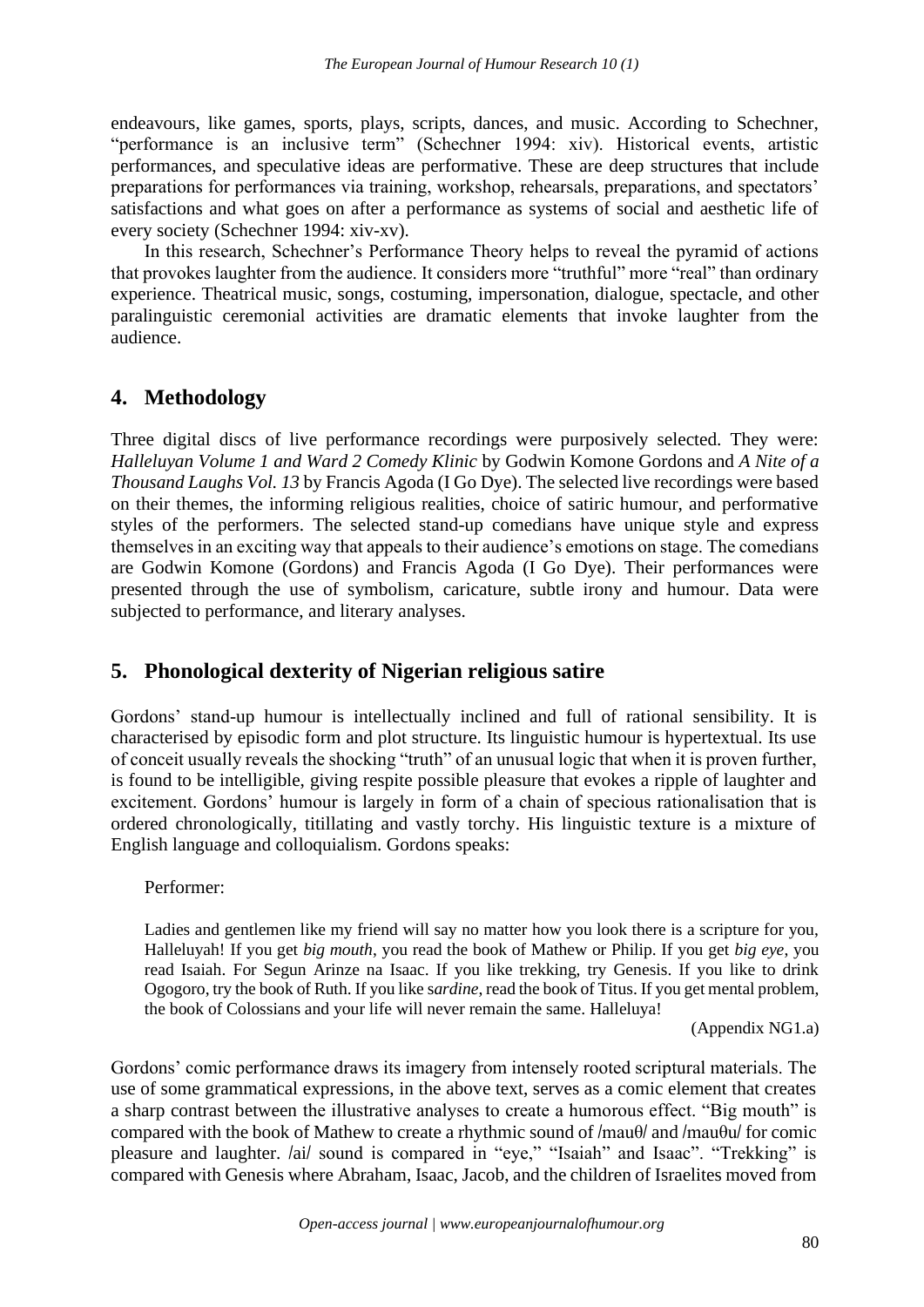various locations to the land of Canaan. "Ogogoro," a Yoruba local wine, is compared with the book of Ruth where barley wine was a major occupation among the Israelites. "Sardine" a wellknown fish is related to Titus, another class of fish. Finally, the book of Colossians is associated with a popular slang called "Colo-mental," that is, somebody that is believed to have a mental problem.

Apart from these analyses above, those grammatical lexical choices of words are used to lampoon the individual personalities that engage in nefarious activities that are inimical to their lives and society at large. "Big mouth" implies somebody who is lousy or speaks irrationally without considering the consequences of actions while "big eye" is a representation of somebody who engages in all things that are unprofitable to him. He oversees everything that goes around and takes advantage of it or acts on it. "*Ogogoro*" is a metaphoric use of the word that takes into account the people who regularly drink alcohol or take harmful drugs and medications that are injurious to their health. Also, "sardine" is a reflection or a sign of good living to those that enjoy the good side of life. Sardine is an expensive fish that a common man cannot afford. "Sardine" is a portrait of the bourgeoisie, the rich, who are living a luxurious life at the expense of the poor, the class of workers who are living below their incomes. "Colomental" is a representation of a set of civilised people who are engrossed with the Western culture at the expense of their native way of life.

## **6. Satirical humour of the evangelicals**

In the same vein, Gordons' stand-up comedy is a religious satire that metaphorically satirises the contemporary religious hypocrisy of Nigerian religious leaders. His approach of revealing this hypocritical act is through a refined way that gives a rethinking of actions that promote the right standards of moral behaviour in the mind of his audience. Besides, Gordons's comedy is a revelation of religious bigotry and gullibility which draws the attention of the audience to crucial conflict of interest in an intelligible way. Here, the manipulative skill and the bewitching power of religious bigots work on the psychological gullibility of their faithful followers as revealed in the excerpt below.

Performer:

Make una ask you una this question!Why be say, if we go crusade anointing go catch pastor like fire. He vomits anointing give everybody whuuuuuu! Blow anointing for everybody, everybody dey fall down but the cameraman still stand mmmmh! Cameraman don dey resist anointing abi! Hmmmm! That devil is a liar. In those days when you fall under the anointing no be joke because the wey people fall under the anointing now I no understand. In our days, when you fall under the anointing, you need God to bring you back, but nowadays, I went to a church, a girl went under the anointing, her phone rings, I shocked, she picked, she even tell the caller say I beg call me back I dey under the anointing we go talk later. Hallelujah!

(Appendix NG1.a)

In the performance above, Gordons opens his comedy show with an aggressive interrogative gesture to question the authority of Nigerian religious leaders who are fond of brainwashing their followers through deception and fake miracles "Make una ask you una this question! Why be say, if we go crusade anointing go catch pastor like fire." To relegate them to the background, Gordons says: "He vomits anointing give everybody whuuuuuu!" "Vomit anointing," "whuuuuuu!" and "blow anointing for everybody" ironically signify manipulation of the pastors' followers. This is why Gordons says: "the wey people fall under the anointing now I no understand. In our days, when you fall under the anointing you need God to bring you back,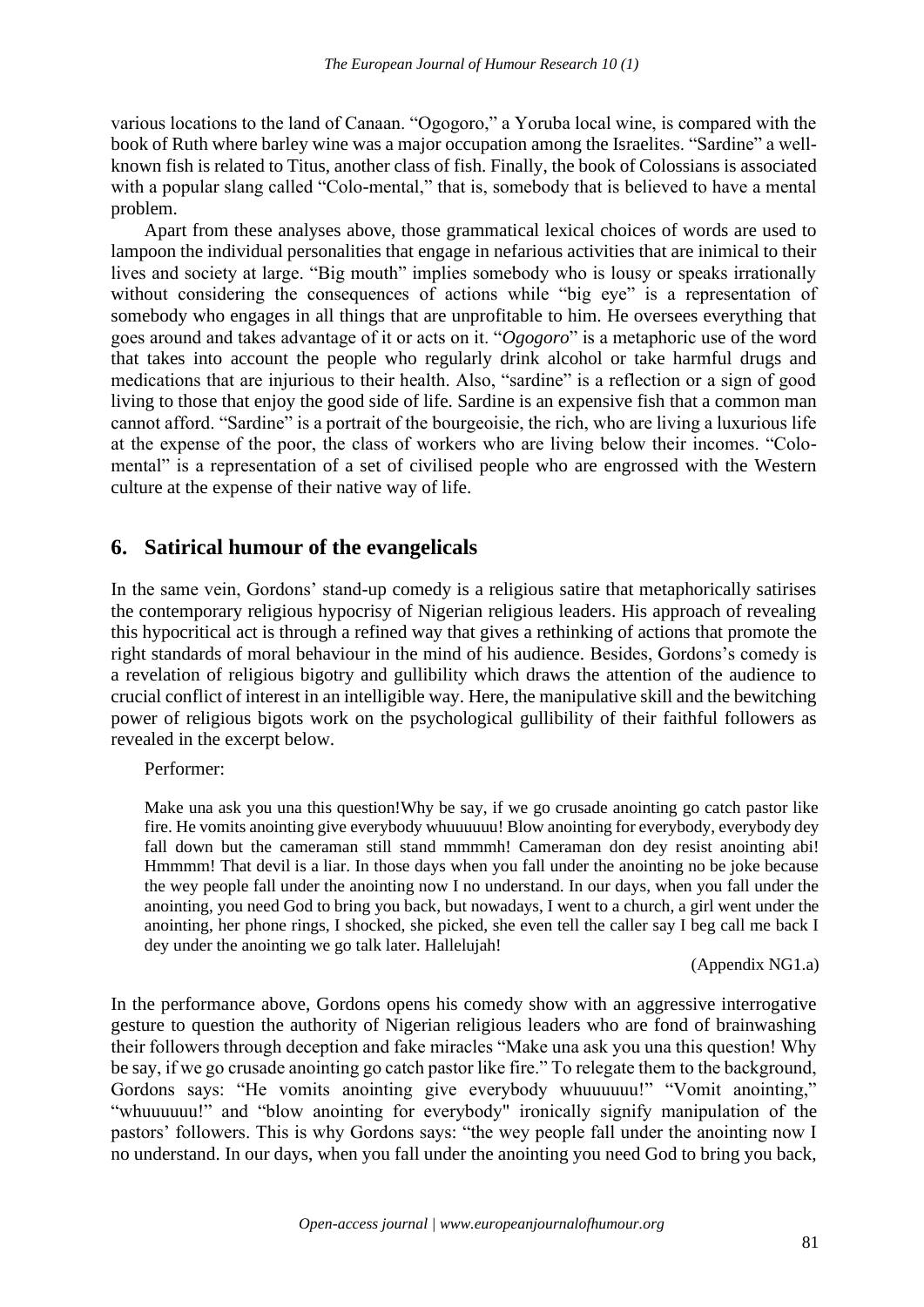but nowadays..." Gordons here reveals that the act of religious worship is sheer hypocrisy and total ignorance of God's power.

The concept of "falling under the anointing" is rooted in Christian religious activity (Acts 2, 10: 44-46, 19: 1-6) during which the priest or pastor at prayer or deliverance sessions places his hands on the heads of the parishioners or speaks of the Holy Ghost resting on an individual. The act of falling under the anointing signifies that the fallen person is oblivious of everything that goes on around him or her for some time. Gordons's mockery of the situation is to present a platform required for a spiritual reformation of activities of religious leaders. The 'act' of returning a call (though impossible) by the girl who fell, creates sarcasm for the listening audience in his portrayal of prayer sessions of some religious leaders, especially the Evangelicals. This is why Dasylva (2005: 159) sees this present society as "a society so morally decadent, whose secular life is morally bankrupt and even those that care to seek refuge in God (and religion) fall prey to religious vultures." Nowadays, people have turned the house of God into a mere entertaining theatre and the act of worship to a cultural routine of religious practice without having a personal encounter or experience with the Supreme Being. Take for example, in the performance exhibited above, the said lady under her self-deceit and religious gullibility picks her phone to answer her caller and tells her caller to call her back that she is under the anointing. In the true sense, anointing of God cannot be tamed nor manipulated under the influence of humans.

In the same sense, Gordons allegorically lampoons the "cameraman" who is seemingly assumed to be standing while covering the pastoral ministration in the church "everybody dey falls down but the cameraman still stand mmmmh! Cameraman don dey resist anointing abi!" It is the Biblical truth that when Anointing falls, everybody around feels the impact or is possessed by it, but the cameraman's case is different. The use of "I shocked, she picked" shows an element of "surprise" that shows his displeasure with this religious fraudulence.

Furthermore, many people go into this religious practice for commercial purposes. This happens because of the economic situation of the country that has adversely affected the financial capacity of the individuals. To find a way out of these social complexities and financial mess, they find an alternative way of using the religious platform to satisfy their hungry bellies and desired lust. Dasylva (2005: 158) confirms that "there is a deliberate commercialisation of religion by custodians of the otherwise sacred institution."

Also, I Go Dye, a talented stand-up comedian, satirises the charlatanism of Nigerian religious leaders to bring religious transformation in Nigeria through stand-up comedy shows. His style of comedy is a unique one that gives deeper revelation and meaning to the social realities or contexts of everyday life in the Nigerian nation. I Go Dye's physical looks on stage often provoke laughter from his audience in readiness for the performance yet to unfold on stage. The physical appearance may sometimes be the way he dresses like a lady or appears haggard on stage.

I Go Dye passionately decries the affluent life and sanctimonious hypocrisy of Nigerian religious leaders, who are fond of living a flamboyant life, and leaving their followers in abject poverty. They brainwash their followers with soothing messages that are contradictory to biblical injunctions. The people are cajoled for their selfish desires and material tendencies. The people are drastically robbed of their possessions by these fake pastors and prophets. This heartless act of ruination has thrown some people into psychological traumas and made them unable to decide for themselves. The victims are brainwashed and tortured and thrown into a state of inconspicuous dilemmas. Apart from this, the religious leaders have turned the sacred groves of God, that is, His holy temples, to dens of robbers. They see themselves as demi-gods or sacrosanct that cannot be questioned. Sometimes, they see themselves equal to God through their attitudinal behaviour and spoken mannerism as revealed below.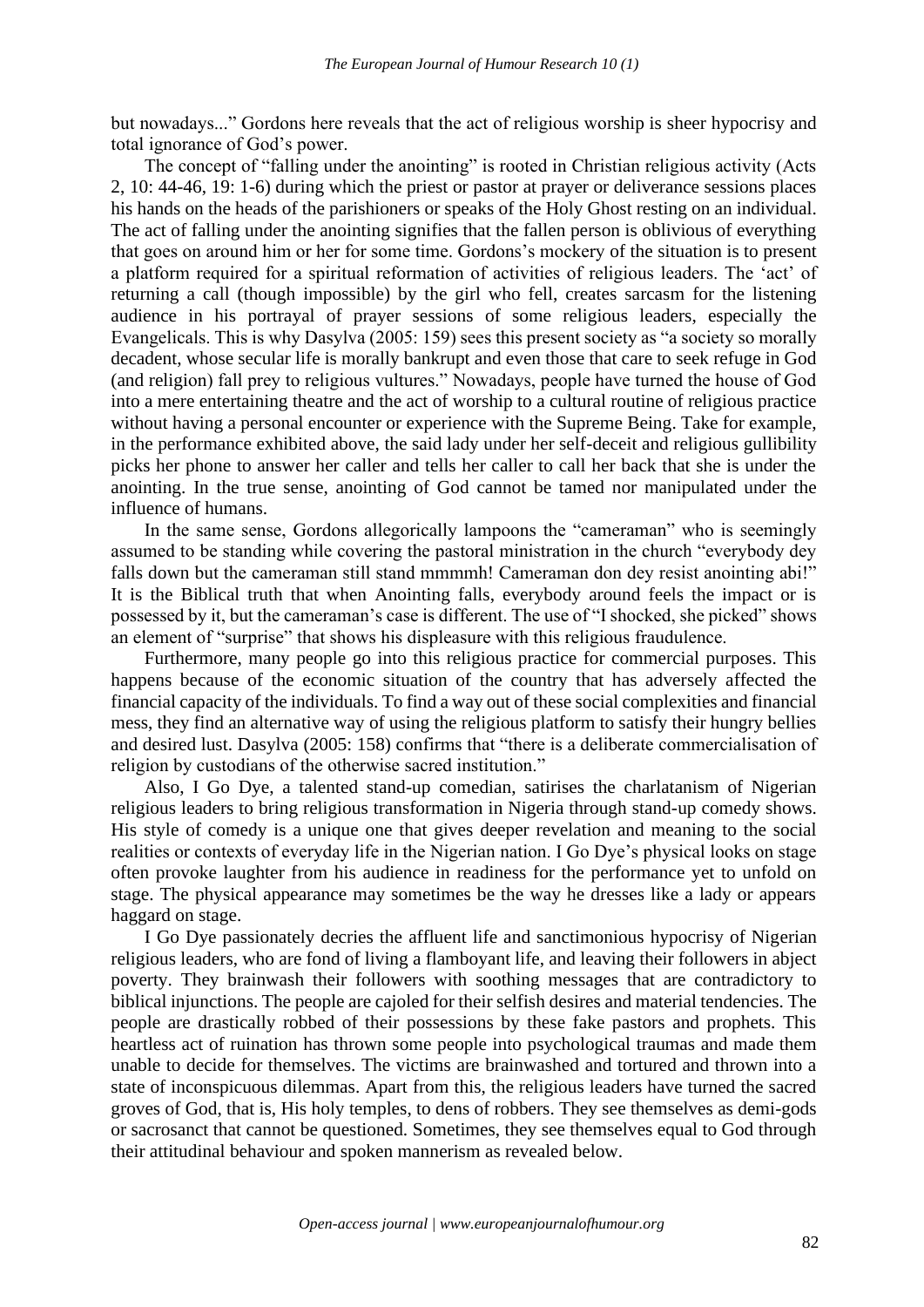#### I Go Dye:

Na him make me like our Nigerian pastors. They can convince you anytime to drop money. The one wey fear me pass for this Nigerian pastors, sorry to say. The time of Moses when God sent Moses to rescue people from Egypt, you know wetin happen. When God dey talk to Moses, the Bible says, it takes seven days for Moses ears to open, because of the thunder dey sound. The thunders take blind eyes. Pastor may just dey altar (says): "alleluia, the Lord just spoke to me.", the guy no blind, nothing, nothing, "do you know, I was actually discussing with God today". Na so them dey talk. A whole God, na him them take dey play. The Bible says: "When you believe, you will do greater work". See Moses, stretch rod [demonstrating] the Red Sea opens. How many pastors can divide a gutter? Them come dey threatening you: "drop your offerings, don't be stingy, drop your provoking offering that will provoke God. Ananias sold a piece of land and he hid the money. God turned him to a vagabond. Drop your offering". People dey drop TV, drop everything, Warri, Warri boys dey fall pastors (say): "Na threatening o, na today?"

(Appendix NG2).

The pastors mentioned above have commercialised religious activities. They have turned churches into money-making ventures: "Na him make me like our Nigerian pastors. They can convince you anytime to drop money." They have left their religious duties and run after wealth. Layiwola (2009/2010: 16) avers that "the honour to our prophets, in a manner of speaking, comes from outside of their home base." They no longer care for their sheep. The comedian uses biblical Moses, who wholeheartedly serves God and cares for the lives of the Israelites, to castigate their unscrupulousness. Moses wrought signs and wonders to prove God's presence with him. He parted the Red Sea into two "See Moses, stretch rod [demonstrating] the Red Sea opens. How many pastors can divide gutter?" I Go Dye sees many pastors these days as weak and indolent ones, who only care for their stomachs. This is why he uses a derogatory statement to ridicule them: "how many pastors can divide a gutter?"

## **7. Sarcastic humour of the traditional priests**

Also, below, native doctors are caricatured in a way that reveals an element of truth through a stylistic approach. They are revealed as a primitive and uncivilised set of people. Due to civilisation and the act of learning, they have acclimatised and acculturated to western ideologies. They have blended themselves with a modern technological approach which informed their line of professions "Na so it be oh! Native doctors now them don package. No be joke oh! Na him I know say him ministries don change."

#### Performer:

Na so it be oh! Native doctors now them don package. No be joke oh! If you see suit, I see native doctor wear Georgio Armani. If you see the Amos' style, if you see the gravid. Na where I know say him na native doctor when he takes slippers take wear the coat na him I know say him ministries don change. And now them don upgrade oh! Them get laptop now. Them no dey carry juju any how again. Them no dey smell. Them dey wear perfume and some other departments.

(Appendix NG1.a)

Here, the stand-up comedian updates his target audience on the modern trend of life that brings about technological innovations and social well-being to African native doctors: "And now them don upgrade oh! Them get laptop now. Them no dey carry juju any how again. Them no dey smell. Them dey wear perfume and some other departments." "Laptop" is a modern minicomputer that is completely foreign to native doctors in Africa because native doctors are illiterate and assumed to be primitive. Also, "suit" is modern wear of European people. It is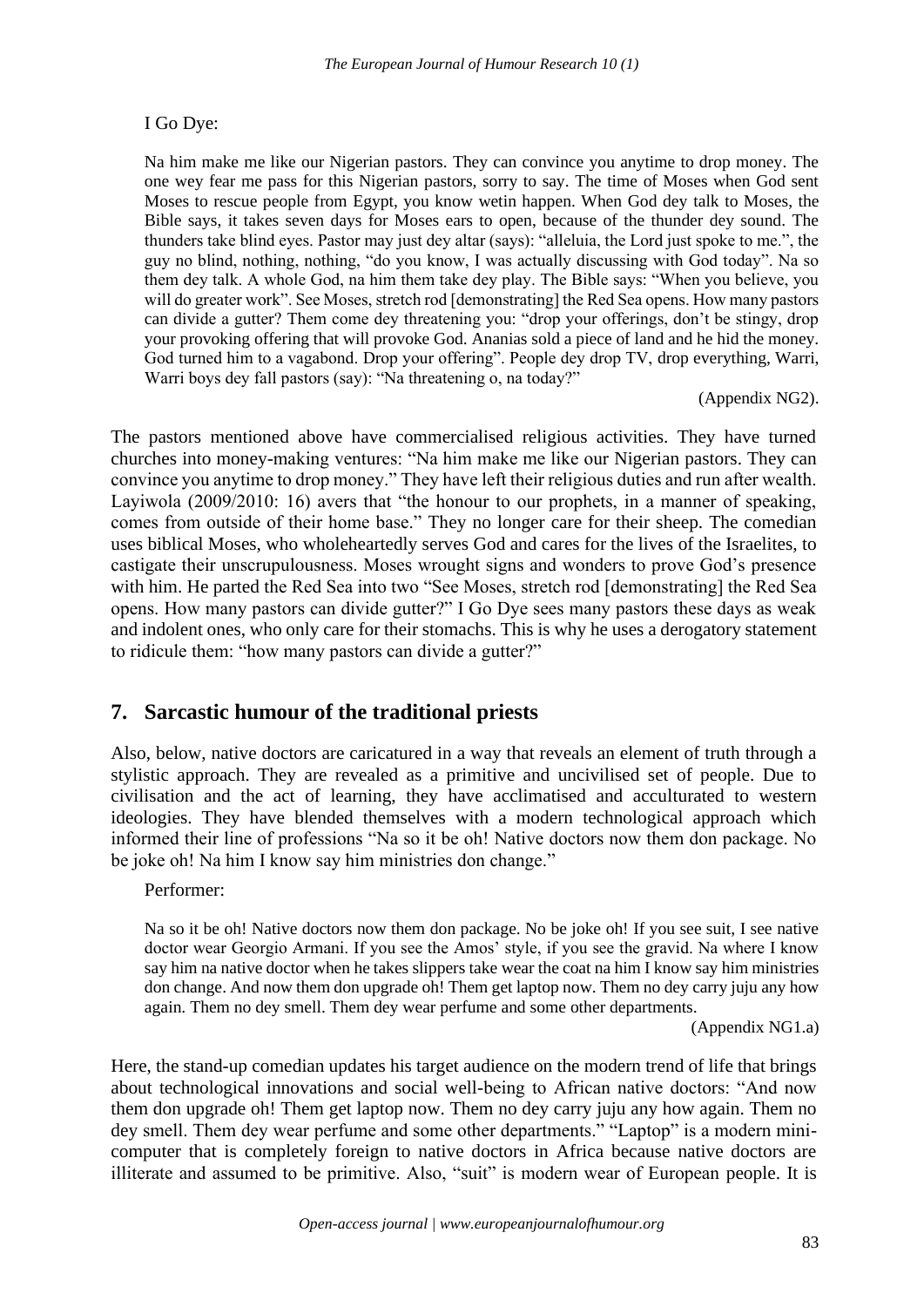assumed to be put on only by educated people in Africa, but to the amazement of the comedian, he sees native doctors putting on a suit. To elicit laughter from his audience, he jocularly mocks the native doctors by saying: "where I know say him na native doctor when he takes slippers take wear the coat." "Suit" and "slippers" are binary oppositions. One cannot put on a "suit" and, at the same time, put on "slippers." "Suit" is associated with "comfort," "superfluity," "extravagance," and "superiority," while slipper is synonymous with "poverty," "miserableness," "retardation" and "inferiority."

Besides, "suit" is seen as "a cooperate wear" for official use, while a pair of slippers is a "casual wear" for "informal dressing." In the same vein, the use of "perfume" by the African native doctors ironically shows how the native doctors crave for material wealth against the background of "simplicity." Also, "juju" the native medicine, and "laptop" modern technology are sheer opposites. Instead of the native doctors carrying juju, their professional tool, they are carrying laptops as instruments of their profession.

In Nigeria, one cannot put on a suit and at the same time put on slippers. And anyone that does that will become an object of ridicule in the eyes of the public audience. This is why Gordons metaphorically urges everyone in society to use their imaginative and artistic capacities to develop new ideas that add value to individuals in society.

## **8. Stand-up comedians as satiric beauticians**

Also, the aesthetic potency of stand-up comedy is creatively employed by Gordons to reveal different ideological concepts obsessed by Nigerian people about their physiques. Gordons does an analytical appraisal of the physiques of every individual in the society in a more refined way that gives a healthy sensibility in appreciating one's physical outlook. This is because some people do not appreciate their physical outlooks and rather see their bodies as a burden and a physical threat to their lives. To Gordons, you do not have to be slim before you look beautiful. All creatures, great and small, are fearfully and wonderfully made by the Lord God. No one is superior to the other. Everyone is equal before God.

#### Performer:

So, you don't have to be slim in order to feel beautiful. Any how you dey, you are blessed. Some were wonderfully made, but we were all made. It does not matter whether RMD is wonderfully made and Taribo is fearfully made. It does not matter, we were all made. All things bright and beautiful, all creatures great and small, the Lord God made them all. So, you don't have to be slim in order to feel beautiful. As for me Gordons, I don't like them slim. I like them very many. I like them conspicuous and bogus. I like them very proud. I like those ones like Mountain Zion that can never be hidden. Alleluyah! I like the one wey be like matter. Anything that has weight and that can occupy space. I like them like that, na be because the one wey I Dey like Bible write for them "occupy till I come". The one wey I dey like them no dey do catwalk. Na only cat be animal? What about hippopotamus, elephant and rhinos?

(Appendix NG1.b).

In the performance above, Gordons figuratively confesses that he prefers those ladies that are robust who had seen themselves as non-compliance to their equals in a physical carriage. He uses the biblical expression to correct the erroneous beliefs that people are obsessed with overtime about their physical appearances. This is why he sarcastically says: "you are fearfully and wonderfully made by the Lord God." To prove this point, he allegorically uses this biblical expression by saying: "I like those ones like "Mountain Zion" that can never be hidden... I like them like that, na be because the one wey I Dey like Bible write for them "occupy till I come."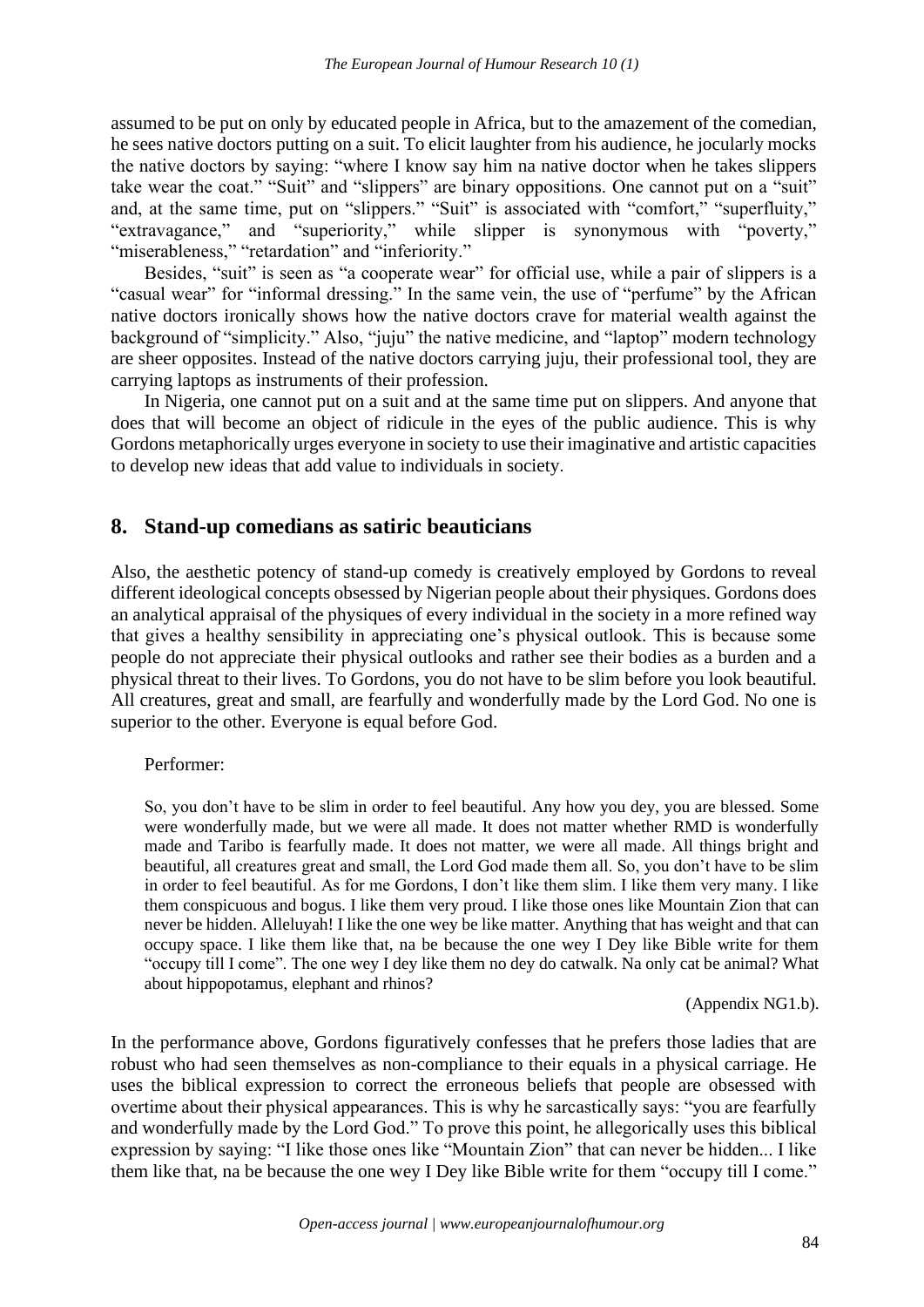The use of simile "like" is to create emphasis as an affectionate outlook for beauty. "Occupy till I come" is satirically used to provoke laughter from the audience. To ridicule women's mode of modelling, he says: "The one wey I dey like them no dey do catwalk. Na only cat be animal? What about hippopotamus, elephant and rhinos?" "Hippopotamus," "elephant" and "rhinos" are large heavy animals that walk slow in dangerous ways and sometimes harmful, while a "cat" is a small animal that walks in a zig-zag way. These are binary oppositions of an animal that are used to provoke laughter from the audience. Also, the stand-up comedian, Gordons, employs the use of "scientific truths" to complement his performance by saying: "I like the one wey be like "matter." Anything that has weight and that can occupy space." To end the show comically, he says: "Alleluyah!" Therefore, the comedian, Gordons, here is seen as an expressionist that sees stand-up comedy as an art of picturesqueness of realties*.*

In addition, a famous artist, RMD, and a professional Nigerian footballer, Taribo, are used as symbols of handwork and great success. Both aforesaid characters are great achievers in their various professions. This is the reason he mockingly says: "it does not matter whether RMD is wonderfully made and Taribo is fearfully made. It does not matter, we were all made." The stand-up comedian wants everyone to be hard working rather than being lazy or self-pity.

On the other hand, he employs this comic performance to satirize people who live a nonchalant life without taking into consideration what they put on or eat. Some don't watch the weights. They eat anything that comes their way without considering their body structures or body compositions. The edibility of food consumption has made their physiques look unattractive and unhealthy to their physical outlook. Apart from this, some folks do not cultivate the habit of dressing well. Dressing well makes the body looks smart both in carriage and physique. In this sense, it shows that the people in question are well-groomed if they are welldressed. In addition to this, cooperate wears also earn such people high respect in the society. Just like a slogan that says: "the way you dress is the way you will be addressed." Good carriage of one's body both in comportment and speech gives respect to one in Nigerian society. This is a satiric way of creating healthy consciousness in the hearts of Nigerian people who live out of hygienic and healthy life. This is why satire is seen as a platform in which social foibles and vices are revealed and corrected. In this case, stand-up comedy is revealed as a form of medium in which dissemination of information and enlightenment comes.

In conclusion, in the above, Nigerian stand-up comedians, Gordons and I Go Dye, have been able to show how stand-up humour serves as a tool for critiquing societal foibles of religious gullibility and bewitchment within the Nigerian socio-political space. This is a bid to reveal the role of stand-up comedians as gatekeepers, watchdogs, and social critics of their societies through their humour. Besides, the linguistic techniques employed by the selected stand-up comedians are examined for aesthetic purposes that provoke laughter and rational sensibility in society.

#### **Appendix**

#### **Electronic Format Sources**

Nigerian Stand-up Comedies' Video Digital Discs (NG) NG1.a Komone, G. (2009). Gordons halleluyah volume 1. Lagos: Obaino Music. NG1.b Komone, G. (2009). Gordons ward 2 comedy klinic. Lagos: Obaino Music. NG2. Williams, O. (2010). Nite of a thousand laughs volume 13 [VCD]. Lagos: Obaino Music.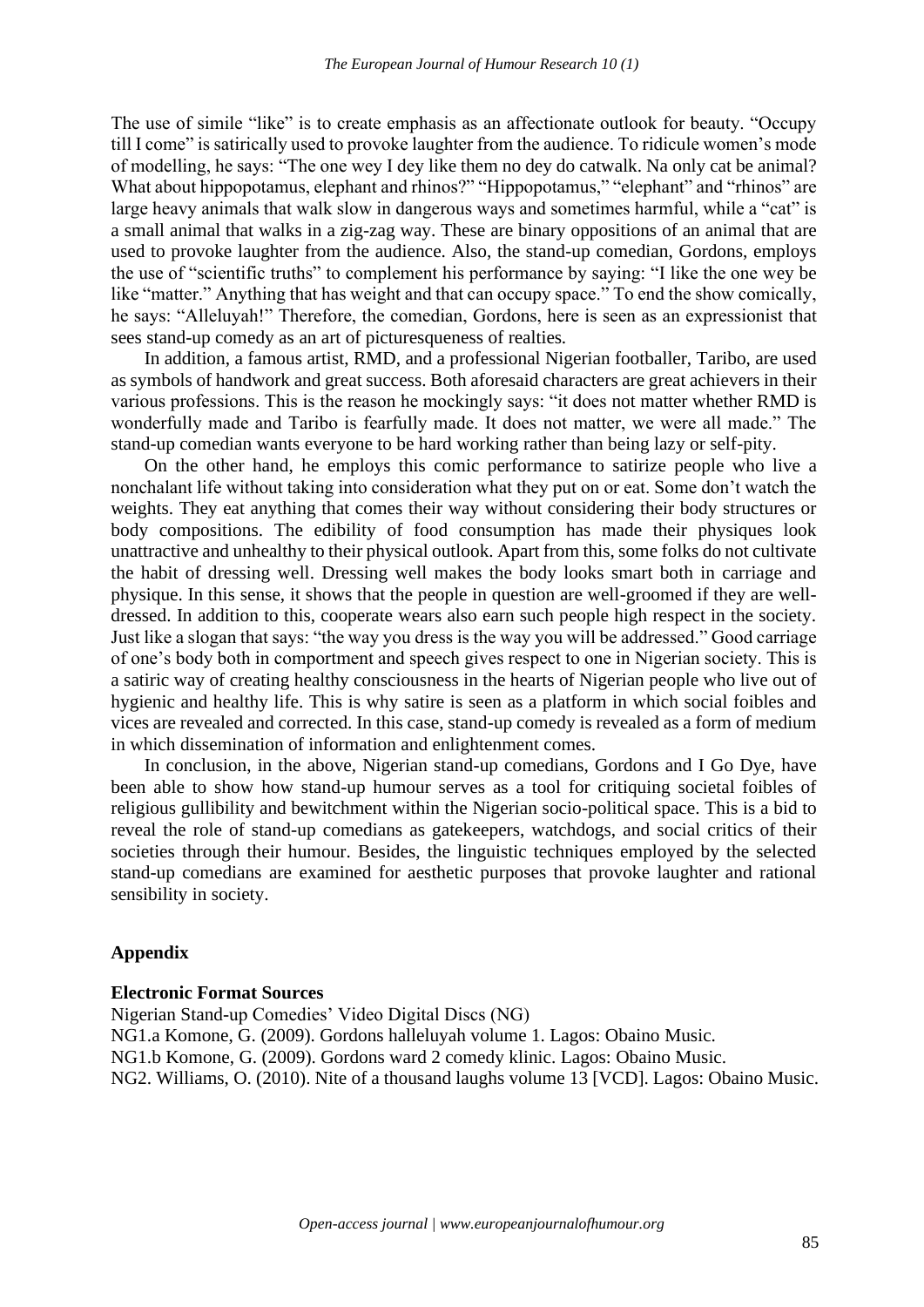#### **References**

- Adekunle, I. J. (2020). 'Stand-up comedy as contemporary live theatre'. *Journal of Humanistic and Social Studies* 11 (2/22), pp. 9-18.
- Adekunle, I. J. (2017). *Text and Context in Nigerian, South African, and African American Stand- up Comedies*. Ph.D. Thesis. Dept. of English, University of Ibadan.
- Adekunle, I. J. (2014). *Satiric Performativity of Stand-up Comedy in Nigeria. MPhil. Dissertation*. Dept. of English, University of Ibadan.
- Adejumo, T. A. (2008). *Semiotic Interpretation of Efe and Alatipa Performances in Two Yoruba Communities in Nigeria*. Ph.D. Thesis. Dept. of English, University of Ibadan.
- Adetunji, A. (2013). 'The interactional context of humour in Nigerian stand-up comedy'*. Pragmatics* 23 (1), pp. 1-22.
- Alison, R. (2005). *The Language of Humour*. London: Taylor & Francis e-library.
- Bamidele. L. O. (2003). *Literature and Sociology*. Ibadan: Stirling-Horden Publishers (Nig.) Ltd.
- Dasylva, O.A. (2005). *Studies in Drama*. Ibadan: Stirling-Horden Publishers (Nig) Ltd.
- Double, O. (2005). *Getting the Joke: The Inner Workings of Stand-up Comedy*. London: Methuen.
- Filani, I. (2017). 'On joke contexts: An example of stand-up comedy'. *Humor: International Journal of Humor Research* 30 (4), pp. 439-460.
- Filani, I. (2015). 'Stand-up comedy as an activity type'. *Israeli Journal of Humor Research* 4, pp. 73-97.
- Freud, S. (1916). *Wit and its Relation to the Unconscious.* London: T. Fisher Limited.
- Gruner, C. R. (1978). *Understand Laughter*. Chicago: Nelson-Hall.
- Harbridge, L. (2011). 'Audienceship and (non) laughter in the stand-up comedy of Steve Martin'. *Journal of Audience and Reception Studies* 8.2 (November), pp. 128-143.
- Jung, C. (1976). *Analytical Psychology*. London: Routledge.
- Koziski, S. (1984). 'The standup comedian as anthropologist: Intentional culture critic', *Journal of Popular Culture* 18 (2), Fall, pp. 57-76.
- Layiwola, D. (2009/2010). 'A place where three roads meet: literature, culture and society'. An Inaugural Lecture delivered at the University of Ibadan on Thursday, 19 August 2010.
- Mbah, F. (2013). *The Dynamics of the Stand-up Comedian and the Legacy of Alibaba. Nigerian Oral Literature Association 2nd Conference.* NOLA: Ibadan.
- Michael, J. (2013). 'American Muslims stand up and speak out: trajectories of humor in Muslim American stand-up comedy'. *Contemporary Islam* 7 (2), pp. 129-153.
- NOLA (2013). *Oral Literature Association 2nd Conference*, August 7-9. Ibadan.
- Mintz, L. E. (1985). 'Stand-up comedy as social and cultural mediation'. *American Quarterly* 37.1 (Spring), pp. 71-80.
- Norrick, N. (2003). *Conversational Narrative: Storytelling in Everyday Talk*. Amsterdam: John Benjamin Publishing Company.
- Nwankwo, I. E. (2014). *Stand-up Comedy as a New Form of Live Theatre in Nigeria.* Ph.D. Thesis. Dept. of Theatre Arts, University of Ibadan.
- Ojaide, T. (2013). 'Performance and my poetry'. *Nigerian Oral Literature Association 2nd Conference* (NOLA 2013), August 7-9. Ibadan.
- Okpewho, I. (1990). *The Oral Performance in Africa*. Ibadan: Spectrum Books Limited.
- Okwechime, E. O. & Aikoriogie, A. M. (2013). 'The pragmatics of humours and satire in the Nigerian stand-up comedy'. *Nigerian Oral Literature Association 2nd Conference* (NOLA 2013), August 7-9. Ibadan.
- Oring, E. (2003). *Engaging Humour*. Illinois: Board of Trustees.